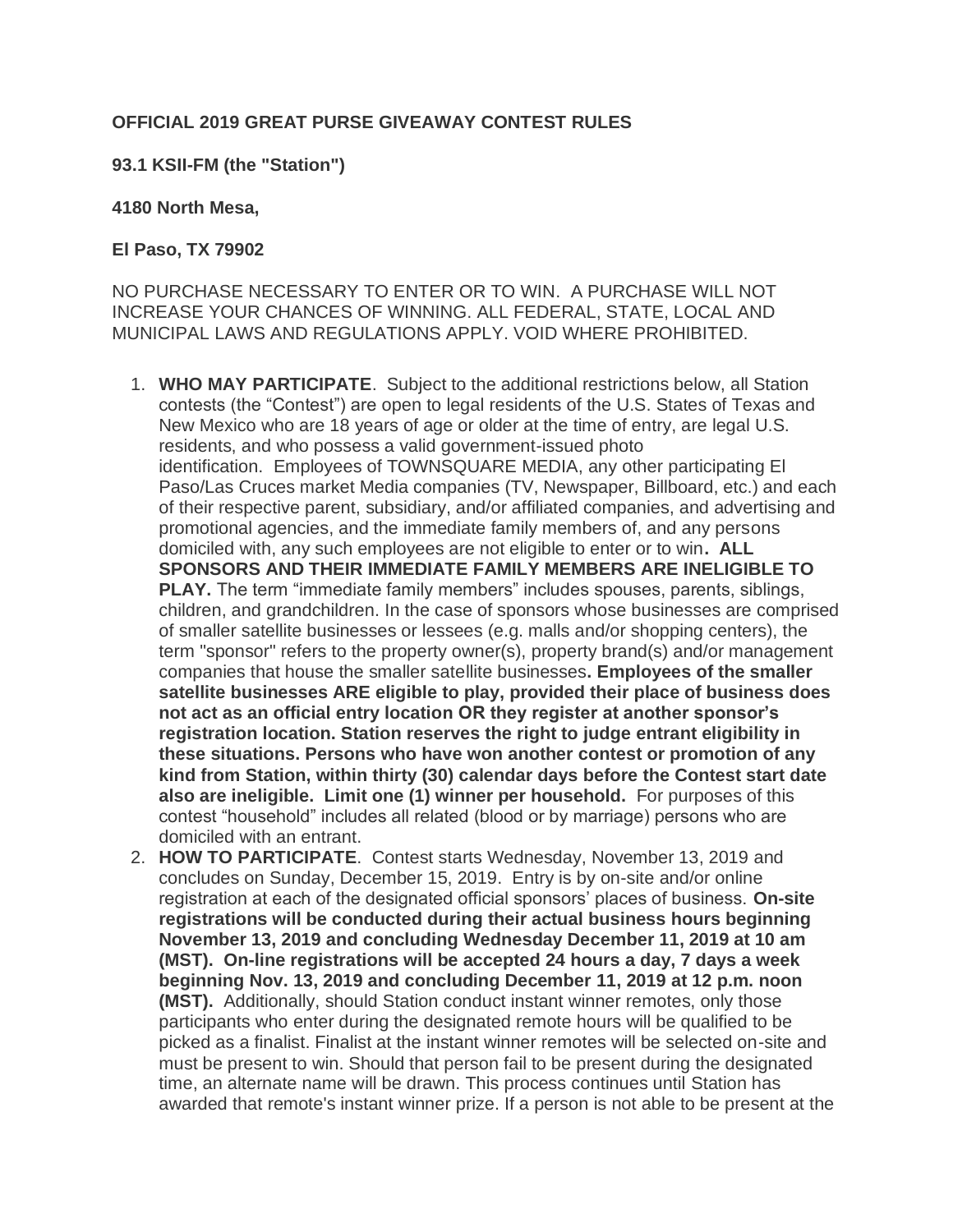final giveaway, they may designate a substitute representative. The request must be made in writing, with identification presented to a Townsquare Media El Paso "official representative" at the offices located at 4180 N. Mesa, El Paso, Texas 79902, prior to the final giveaway. Each participating contestant must provide his or her own name and personal information to Contest supervisors. If a contestant uses a false name or presents a false identification, he/she will be immediately disqualified from the Contest and will be ineligible to win any prize, and such conduct may result in legal ramifications**. For on-site participation, entries are limited to one (1) entry per person at each official entry location -- multiple entries at the same location will be discarded. Entries at multiple locations, however, is encouraged. For online participation, entrants may enter once per online participating sponsor.** The awarding of purses to all verified-as-eligible winners will take place Dec. 15, 2019, at Johnson Jewelers (The Shops on Mesa), 5860 N. Mesa, El Paso.

- 3. **PRIZE CLAIM AND ACCEPTANCE PROCEDURES**. Registration begins at 11 a.m. (MST) December 15, 2019, at Johnson Jewelers, 5860 N. Mesa. The final remote and opportunity to win the final purse will also begin at 11 a.m. at Johnson Jewelers. Immediately after the remote (approximately 12:45 p.m. (MST), Station will begin to randomly select finalists' names and "match-up" to numbered purses. A predetermined number of purses (depending on number of sponsors participating) will be distributed. The final event will begin at 1 p.m. (MST). Purses and prizes may only be collected during this time. Finalists who fail to participate in the grand prize event will forfeit all rights to any claim of purses and/or prizes. Station reserves the right to substitute positions among finalists should any finalist not arrive by the designated check-in time. To claim prize, each winner must present valid government-issued photo identification. Prizes are non-assignable and nontransferable without prior written consent. Prizes and individual components of prize packages are subject to availability and Station reserves the right to substitute prizes of equal or greater value. Winners are solely responsible for reporting and payment of any taxes on prizes. Winners will be required to complete an affidavit of eligibility, and a liability and publicity release (except where prohibited by law). Failure to sign the affidavit, or to comply with any term or condition of these Official Rules, may result in a winner's disqualification, the forfeiture of his/her interest in the prize, and the awarding of the prize to a substitute winner.
- 4. **PRIZES**: There will be a number of key prizes, all drawn on Dec. 15, 2019. All applicable taxes will apply. Station reserves the right to add or not add additional prizes to the contest.
- 5. **PRIZES AND ODDS:** Subject to verification of eligibility and compliance with these Official Rules. Prizes will vary with Contests and Odds will be determined according to the number of entries.
- 6. **RESERVATION OF RIGHTS**. Except where prohibited, participation in the Contest constitutes each entrant's consent to the use of his or her name, biographical information, voice and/or likeness in any media, including without limitation the Internet, for any commercial or promotional purpose, without limitation or further compensation. Any telephone calls placed to the KSII Contest line may be recorded for use on-air at any time. Prizes not won and claimed by eligible winners in accordance with these Official Rules will not be awarded and will remain the property of Station. By participating, entrants agree to be bound by these Official Rules and the decisions of Station and the Contest administrators and judges. Station reserves the right to disqualify persons found tampering with or otherwise abusing any aspect of